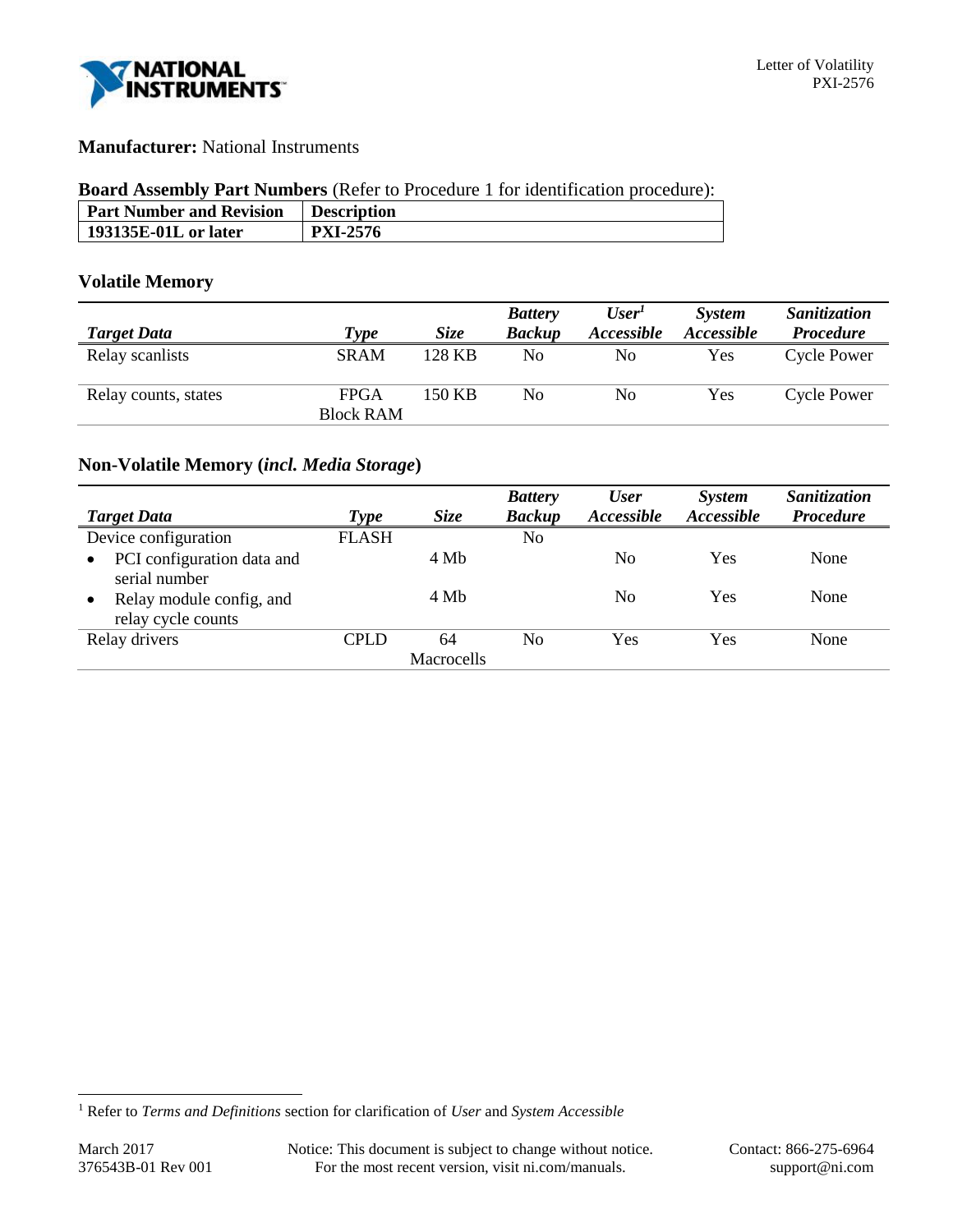

### **Procedures**

## **Procedure 1 –Board Assembly Part Number Identification:**

To determine the Board Assembly Part Number and Revision, refer to the label applied to the surface of your product. The Assembly Part Number should be formatted as "P/N: ######A-##L